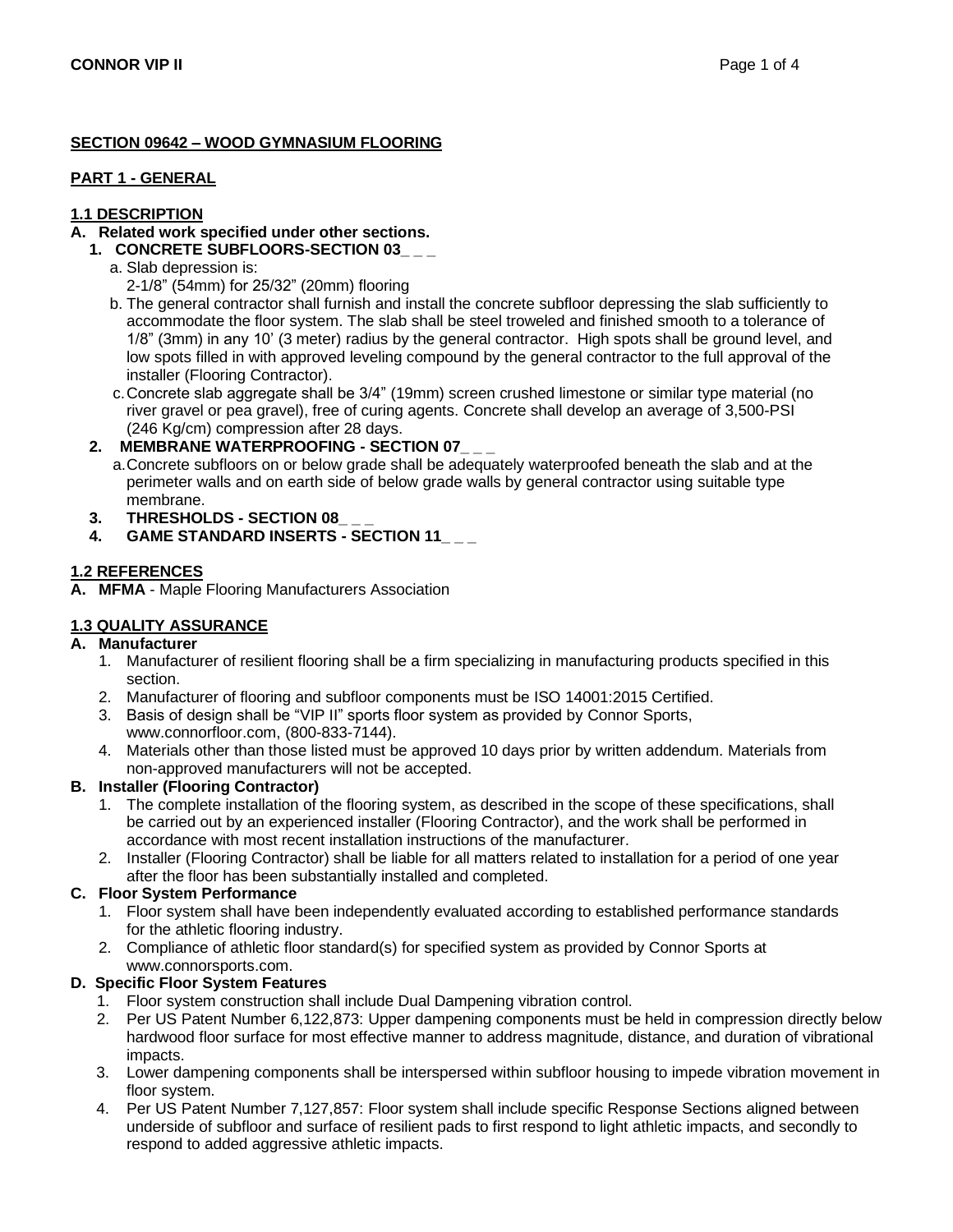## **1.4 SUBMITTALS**

- **A. Specification**  Submit Connor VIP II specification sheets.
- **B. Sample**  Submit one sample of specified system, if requested by architect.
- **C. Maintenance Literature**  Upon completion of floor installation, send to owner, attendants or individuals in charge and responsible for the upkeep of the building a CARE CARD. This card spells out care and maintenance instructions including temperature and humidity ranges for areas where flooring is installed.

## **1.5 WORKING CONDITIONS**

- **A.** The wood flooring specified herein shall not be installed until all masonry, painting, plaster, tile, marble and terrazzo work is completed, and overhead mechanical trades and painters have finished in the wood floor areas. The building shall be enclosed and weathertite.
- **B.** The concrete subfloor shall be determined dry by industry standard testing procedures, free of foreign materials and turned over to the installer (Flooring Contractor) broom clean. Moderate room temperature of 65 degrees or more shall be maintained a week preceding and throughout the duration of the work. Humidity conditions within the building shall approximate the humidity conditions that will prevail when the building is occupied.
- **C.** Permanent heat, light and ventilation shall be installed and operating during and after installation, maintaining a range of temperature and humidity compatible with the expected low and high moisture content of the flooring. The wood moisture content range is determined by the flooring contactor based on the facility's mechanical controls and/or geographical location.
- **D.** Flooring must be stored in a dry, well-ventilated area, not in contact with masonry, to acclimate to building conditions and shall be installed at moisture content compatible with the normally expected environmental range of temperature and relative humidity achieved while the facility is occupied.
- **E.** General Contractor shall lock floor area after floor is finished to allow proper curing time. If general contractor or owner requires use of gym after proper curing time, he shall protect the floor by covering with non-marring Kraft paper or red rosin paper with taped joints until acceptance by owner of complete gymnasium floor.
- **F.** Working conditions as described above shall be followed. Variations and substitutions shall be submitted for approval to the architect who shall advise Connor of the same.

# **1.6 HUMIDITY CONTROL**

**A.** Since all wood flooring will expand and contract as relative humidity varies, it is important to minimize extremes between low and high. Hardwood flooring is manufactured at moisture content most compatible with a 35%-50% relative humidity range. Geographical regions and available mechanicals determine the typical range of temperature and humidity for each facility. Maintaining a 15% fluctuation between highest and lowest average indoor relative humidity provides limited shrinkage and growth. Facility managers should make use of available HVAC systems to prevent excessive tightening and shrinkage of flooring.

# **1.7 WARRANTY**

- **A.** Connor warrants that the materials it has supplied will be free from manufacturing defects for a period of one year. The foregoing warranty is in lieu of and excludes all other warranties not expressly set forth herein, whether express or implied in operation of law or otherwise, including, but not limited to, any implied warranties of merchantability or fitness. This warranty is expressly limited to the flooring materials (goods) supplied by Connor. This warranty does not cover floor damage caused (wholly or in part) by fire, winds, floods, moisture, other unfavorable atmospheric conditions or chemical action, nor does it apply to damage caused by ordinary wear, misuse, abuse, negligent or intentional misconduct, aging, faulty building construction, concrete slab separation, faulty or unsuitable subsurface or site preparation, settlement of the building walls or faulty or unprofessional installation of Connor flooring systems.
- **B.** Connor shall not be liable for incidental or consequential losses, damages or expenses directly or indirectly arising from the sale, handling or use of the materials (goods) or from any other cause relating thereto, and their liability hereunder in any case is expressly limited to the replacement of materials (goods) not complying with this agreement, or at their elections, to the repayment of, or crediting buyer with, an amount equal to the purchase price of such materials (goods), whether such claims are for breach of warranty or negligence. Any claim shall be deemed waived by buyer unless submitted to Connor in writing within 30 days from the date buyer discovered, or should have discovered, any claimed breach.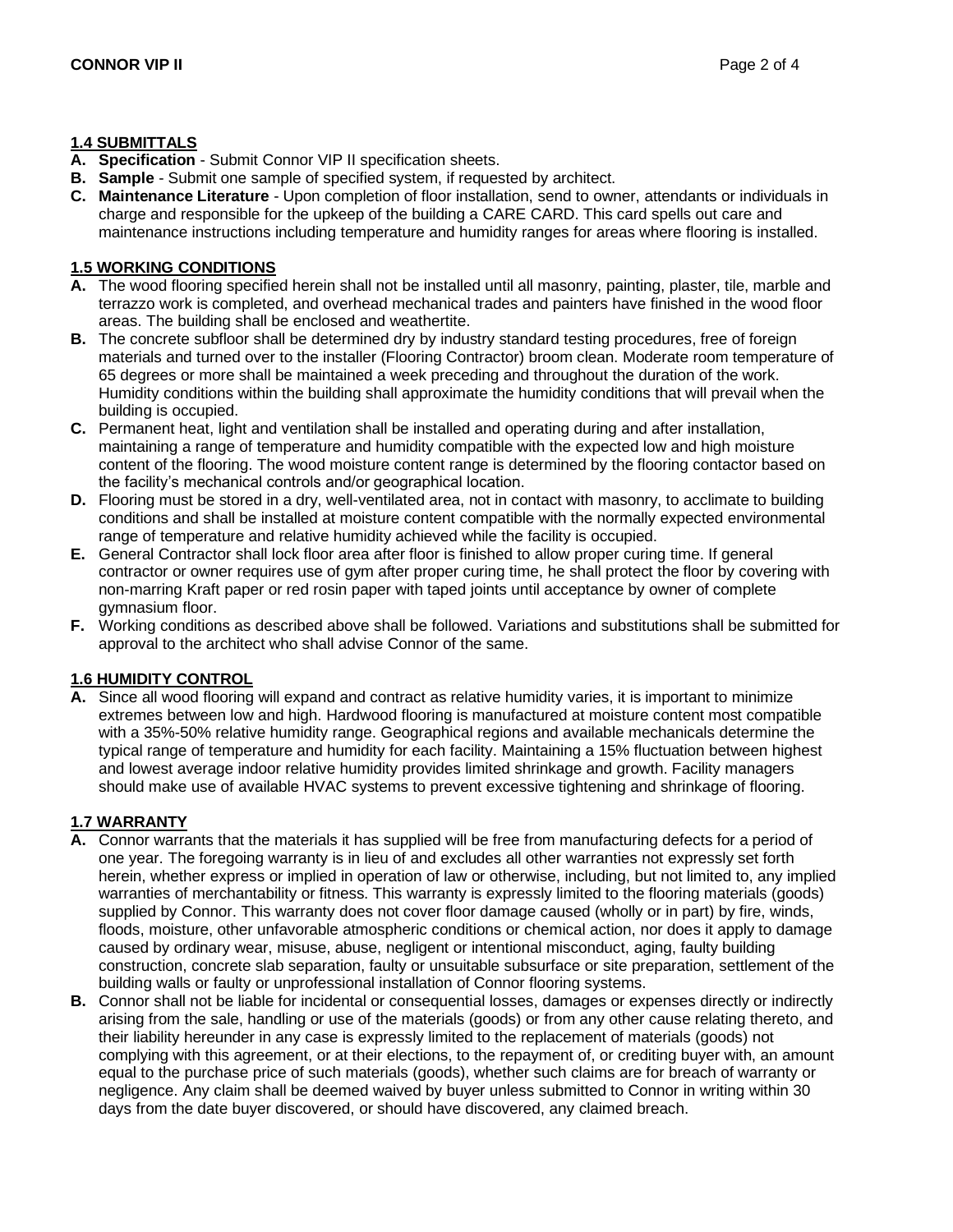## **PART 2 - PRODUCTS**

## **2.1 MATERIALS**

- **A. Vapor Barrier**  6-mil (0.2mm) polyethylene.
- **B. Subfloor** Factory assembled panels as supplied by Connor Sports Flooring, with lower resilient subfloor dampening cushions pre-attached, and upper surface dampening cushions provided for assembly.
- **C. Flooring** (Connor Laytite Maple)
	- 1. 25/32" X 2-1/4" (20mm x 57mm), Second & Better Grade, Northern Hard Maple Flooring, TGEM, MFMA Grade marked and stamped as manufactured by Connor Sports, Amasa, MI.
	- 2. Optional grades (specify above or delete) First Grade, Third Grade

#### **D. Fasteners**

- 1. Subfloor Fasteners 1" (25mm) coated staples.
- 2. Flooring Fasteners 2" (51mm) barbed cleats or coated staples.
- 3. Concrete 2-1/2" (64 mm), collared, steel drive pins.
- **E. Finish Materials**  Connor oil modified polyurethane seal and finish or equal.
- **F. Game Lines**  Game line paint shall be compatible with finish.
- **G. Wall Base**  3" X 4" (76mm x 102mm), heavy duty, molded, vented cove base with pre-molded outside corners.
- **H. Protective Floor Cover** (specify or delete) Provide court tiles selected from manufacturer's standard dimensions and colors.

## **PART 3 - EXECUTION**

#### **3.1 EXECUTION**

- **A.** Inspect concrete slab for proper tolerance and dryness. Report any discrepancies to general contractor and architect in writing.
- **B.** Concrete slab shall be broom cleaned by general contractor.
- **C.** Installer (Flooring Contractor) shall document all working conditions provided in General Specifications prior to commencement of installation.

## **3.2 INSTALLATION**

#### **A. Subfloor**

- 1. Cover concrete with poly, sealing and lapping joints a minimum of 6" (152mm).
- 2. Install VIP II subfloor panels at right angle to finish flooring, starting along end wall working left to right. Provide 1-1/2" (38mm) expansion voids at perimeter and at all vertical obstructions. Allow 1/4" (6mm) space between ends of abutted panels. Stagger subfloor panels when beginning each row to create a brick pattern throughout the subfloor. Apply staples 12" (305mm) on center to secure adjacent panels on all ends and sides while maintaining 4" (102mm) spacing between sides of upper subfloor panels. Install solid blocking at doorways, under bleachers in the stacked position, and below portable goals.
- 3. Attach subfloor panels to concrete with anchorage of collared steel drive pins.
- 4. Install surface dampening cushion at 12" (305mm) on center in upper subfloor cavities.

## **B. Maple Flooring**

- 1. Install maple flooring by power nailing or stapling approximately 12" (305mm) on center with end joints properly driven up. **Note:** nail or staple especially through double subflooring locations.
- 2. If required, size joints between flooring strips to allow for intermediate expansion in accordance with local humidity conditions.
- 3. Provide 1-1/2" (38mm) expansion voids at perimeter and at all vertical obstructions.

## **3.3 FINISHING**

## **A. Maple Flooring**

- 1. Machine sand with coarse, medium, and fine paper to a smooth, even and uniform surface.
- 2. Remove sanding dust from entire surface by tack or vacuum.
- 3. Inspect entire area of floor to insure surface is acceptable for finishing, clean and completely free from sanding dust.
- 4. Apply two (2) coats of approved seal and two (2) coats of approved finish per manufacturer's instructions.
- 5. Buff and clean floor between coats.
- 6. Games Lines: Apply game lines as indicated on drawings, between seal and first coat of finish.